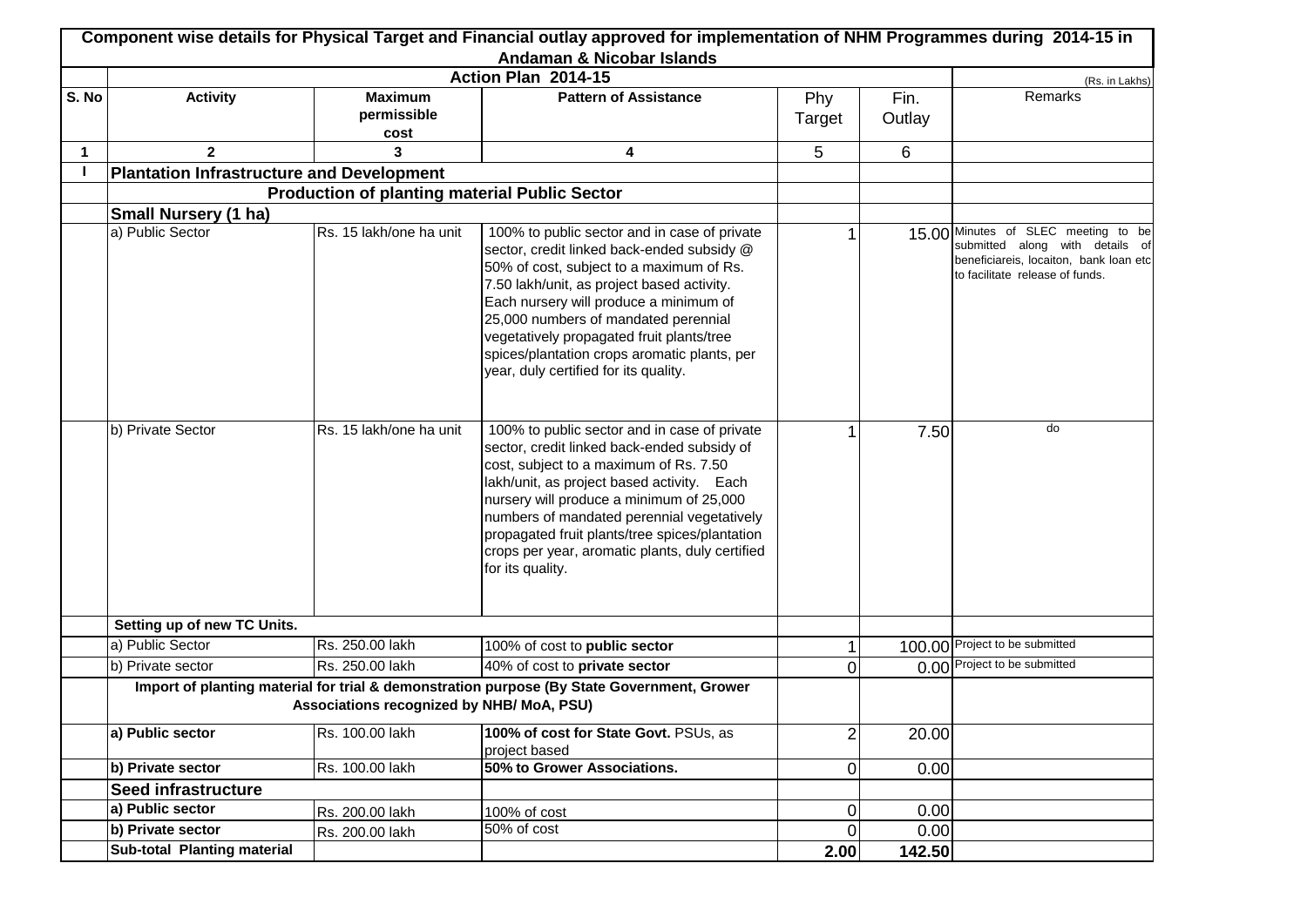| $\mathbf{2}$ |                                                                     | <b>Establishment of new gardens / Area Expansion</b> |                                                                                                                                                                                                                                                                                                                          |       |       |  |
|--------------|---------------------------------------------------------------------|------------------------------------------------------|--------------------------------------------------------------------------------------------------------------------------------------------------------------------------------------------------------------------------------------------------------------------------------------------------------------------------|-------|-------|--|
|              |                                                                     | area of 4 ha per beneficiary)                        | Fruit crops other than cost intensive crops using normal spacing (For a maximum                                                                                                                                                                                                                                          |       |       |  |
|              | <b>Fruits - Perennials</b>                                          |                                                      |                                                                                                                                                                                                                                                                                                                          |       |       |  |
|              | (a) Cost intensive crops                                            |                                                      |                                                                                                                                                                                                                                                                                                                          |       |       |  |
|              | iii) Banana (sucker)                                                |                                                      |                                                                                                                                                                                                                                                                                                                          |       |       |  |
|              | Integrated package with Rs. 2.00 lakh/ha<br> a <br>drip irrigation. |                                                      | Maximum of Rs. 0.80 lakh/ha (40% of the<br>cost) for meeting expenditure on planting<br>material, drip irrigation and cost of material for<br>INM/IPM, in 2 installments (75:25).                                                                                                                                        | 0     | 0.00  |  |
|              | b) Without integration                                              | Rs.87,500/ha                                         | Maximum of Rs. 0.35 lakh/ha (40% of cost) for<br>meeting the expenditure on planting material<br>and cost of INM/IPM in 2 installments<br>(75:25). For (a) and (b) above, in the case of<br>TSP areas, Andaman & Nicobar and<br>Lakshadweep Islands, assistance will be @<br>50% of cost in 2 installments.              | 10.00 | 3.26  |  |
|              | Sub total                                                           |                                                      |                                                                                                                                                                                                                                                                                                                          | 10.00 | 3.26  |  |
|              | <b>Maintenance without Integration</b>                              |                                                      |                                                                                                                                                                                                                                                                                                                          |       |       |  |
|              | 1st Year                                                            |                                                      |                                                                                                                                                                                                                                                                                                                          | 20    | 2.18  |  |
|              | Sub total maintenance                                               |                                                      |                                                                                                                                                                                                                                                                                                                          | 20.00 | 2.18  |  |
|              | v) Banana (TC)                                                      |                                                      |                                                                                                                                                                                                                                                                                                                          |       |       |  |
|              | a) Integrated package with drip<br>irrigation.                      | Rs. 3.00 lakh/ha                                     | Maximum of Rs. 1.20 lakh/ha (40 % of cost)<br>for meeting the expenditure on planting<br>material and cost of material for drip system,<br>INM/IPM etc., in 2 installments (75:25).                                                                                                                                      | 0     | 0.00  |  |
|              | b) Without integration                                              | Rs. 1.25 lakh/ha.                                    | Max. of Rs. 0.50 lakh per ha, (40% of cost) for<br>meeting the expenditure on planting material<br>and cost of INM/IPM in 2 installments<br>(75:25).<br>For (a) and (b) above, in the case of TSP<br>areas, Andaman & Nicobar and Lakshadweep<br>Islands, assistance will be @ 50% of cost in<br>2 installments (75:25). | 25    | 11.72 |  |
|              | Sub total                                                           |                                                      |                                                                                                                                                                                                                                                                                                                          | 25.00 | 11.72 |  |
|              | <b>Maintenance without Integration</b>                              |                                                      |                                                                                                                                                                                                                                                                                                                          |       |       |  |
|              | 1st Year                                                            |                                                      |                                                                                                                                                                                                                                                                                                                          | 20    | 3.13  |  |
|              | Sub total maintenance                                               |                                                      |                                                                                                                                                                                                                                                                                                                          | 20.00 | 3.13  |  |
|              | vii) Papaya                                                         |                                                      |                                                                                                                                                                                                                                                                                                                          |       |       |  |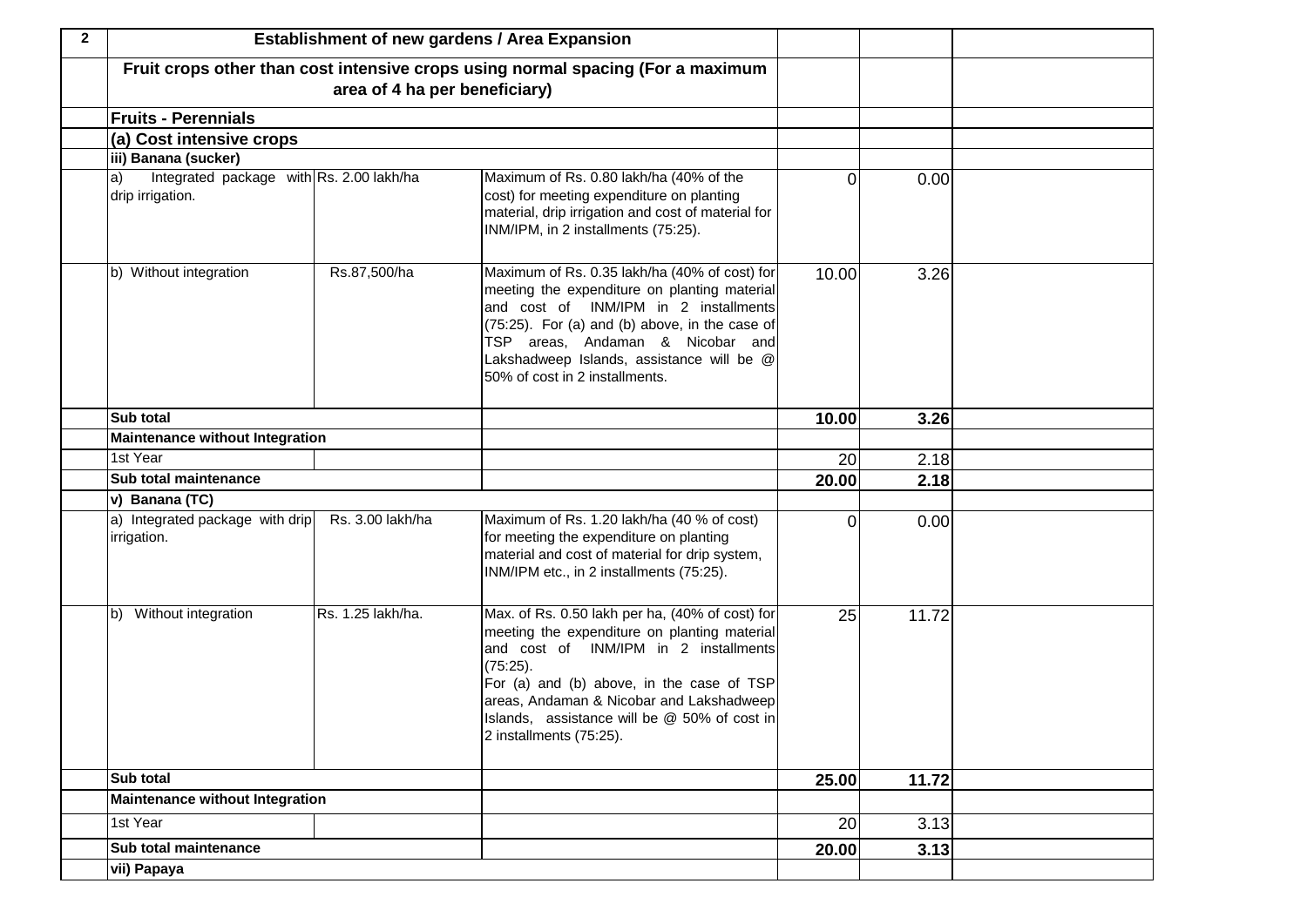| a) Integrated package with drip<br>irrigation.<br>b) Without integration          | Rs. 2.00 lakh/ha.<br>Rs. 60,000/ha | Maximum of Rs. 0.80 lakh/ha (40% of the<br>cost) for meeting expenditure on planting<br>material, drip irrigation and cost of material for<br>INM/IPM, in 2 installments (75:25).<br>Maximum of Rs. 0.30 lakh/ha (50 % of cost)<br>for meeting the expenditure on planting<br>material and cost of INM/IPM in 2 installments<br>(75:25).<br>For (a) and (b) above, in the case of NE and<br>Himalayan States, TSP areas, Andaman &<br>Nicobar<br>Lakshadweep<br>and<br>Islands,<br>assistance will be @ 50% of cost in 2<br>installments (75:25). | $\overline{0}$<br>5.0 | 0.00<br>1.13 |  |
|-----------------------------------------------------------------------------------|------------------------------------|---------------------------------------------------------------------------------------------------------------------------------------------------------------------------------------------------------------------------------------------------------------------------------------------------------------------------------------------------------------------------------------------------------------------------------------------------------------------------------------------------------------------------------------------------|-----------------------|--------------|--|
|                                                                                   |                                    |                                                                                                                                                                                                                                                                                                                                                                                                                                                                                                                                                   |                       |              |  |
| Sub total                                                                         |                                    |                                                                                                                                                                                                                                                                                                                                                                                                                                                                                                                                                   | 5.00                  | 1.13         |  |
| <b>Maintenance without Integration</b>                                            |                                    |                                                                                                                                                                                                                                                                                                                                                                                                                                                                                                                                                   |                       |              |  |
| 1st Year                                                                          |                                    |                                                                                                                                                                                                                                                                                                                                                                                                                                                                                                                                                   | $\overline{0}$        | 0.00         |  |
| ix) High density planting (mango, guava, litchi, pomegranate, apple, citrus etc). |                                    |                                                                                                                                                                                                                                                                                                                                                                                                                                                                                                                                                   |                       |              |  |
| a) Integrated package with drip<br>irrigation                                     | Rs. 1.50 lakh /ha                  | Maximum of Rs. 0.60 lakh per ha. (40% of<br>cost) for meeting the expenditure on planting<br>material, cost of drip system, INM/IPM,<br>canopy management etc., in 3 installments of<br>60:20:20 subject to survival rate of 75% in 2nd<br>year and 90% in 3 <sup>rd</sup> year).                                                                                                                                                                                                                                                                 | $\overline{0}$        | 0.00         |  |
| b) Without Integration.                                                           | Rs. 1.00 lakh/ha.                  | Maximum of Rs. 0.40 lakh/ha (40% of the<br>cost) for meeting the expenditure on planting<br>material and cost of<br>INM/IPM in 3<br>installments (60:20:20).<br>For (a) and (b) above, in the case of TSP<br>areas, Andaman & Nicobar and Lakshadweep<br>Islands, assistance will be @ 50% of cost in 3<br>installments of 60:20:20 subject to survival<br>rate of 75% in 2nd year and 90% in 3rd year)                                                                                                                                           | 20                    | 6.00         |  |
| Sub total                                                                         |                                    |                                                                                                                                                                                                                                                                                                                                                                                                                                                                                                                                                   | 20.00                 | 6.00         |  |
| <b>Maintenance without Integration</b>                                            |                                    |                                                                                                                                                                                                                                                                                                                                                                                                                                                                                                                                                   |                       |              |  |
| 1st Year                                                                          |                                    |                                                                                                                                                                                                                                                                                                                                                                                                                                                                                                                                                   | 0                     | 0.00         |  |
| 2nd Year                                                                          |                                    |                                                                                                                                                                                                                                                                                                                                                                                                                                                                                                                                                   | 0                     | 0.00         |  |
| (b) Fruit crops other than cost intensive crops using normal spacing              |                                    |                                                                                                                                                                                                                                                                                                                                                                                                                                                                                                                                                   |                       |              |  |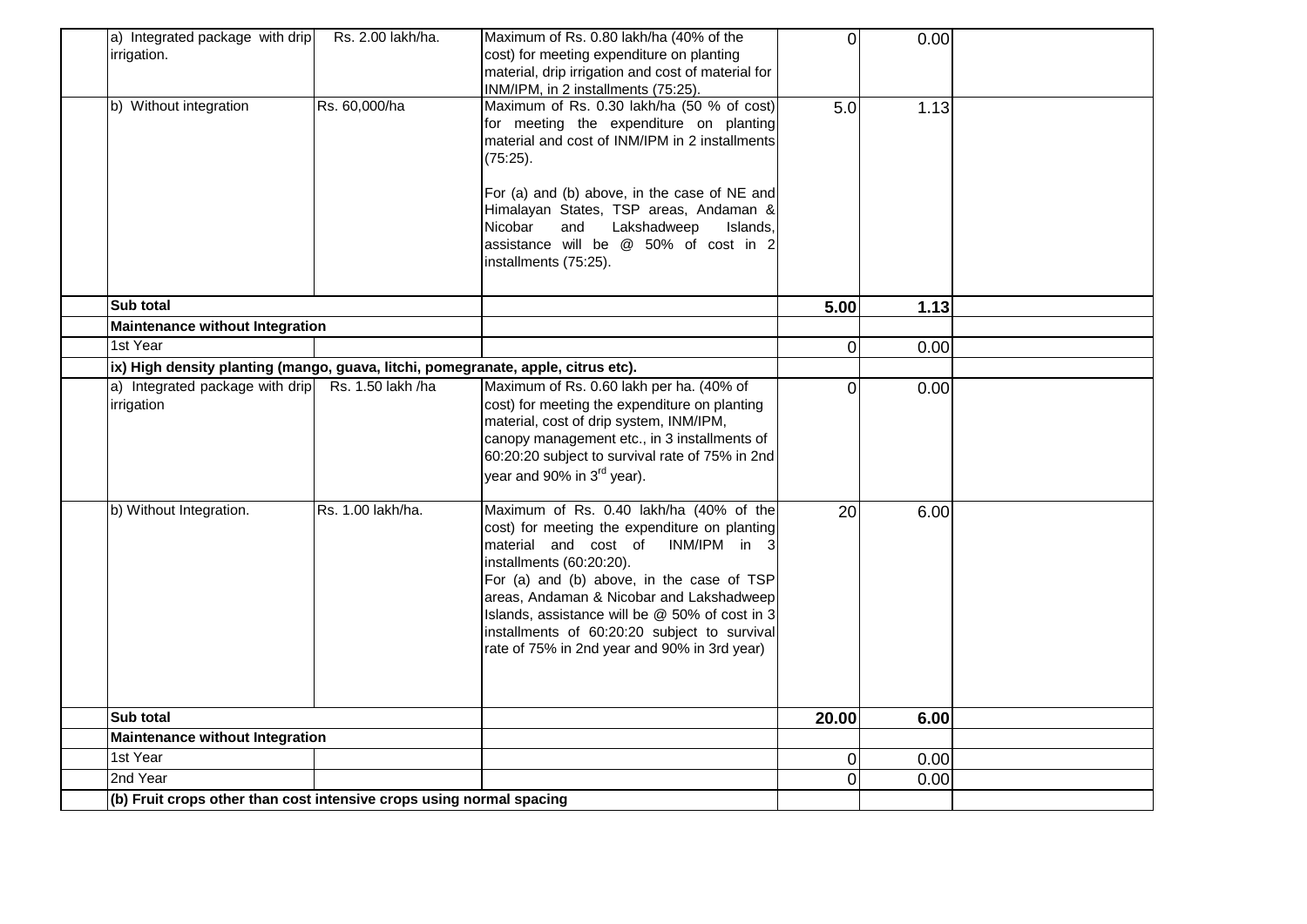|                         | a) Integrated package with drip   Rs. 1.00 lakh/ha  |                    | Maximum of Rs. 0.40 lakh/ ha. (40% of cost)     | $\overline{0}$ | 0.00  |  |
|-------------------------|-----------------------------------------------------|--------------------|-------------------------------------------------|----------------|-------|--|
|                         | irrigation                                          |                    | for meeting the expenditure on planting         |                |       |  |
|                         |                                                     |                    | material, cost of drip system, INM/IPM,         |                |       |  |
|                         |                                                     |                    | canopy management etc in 3 installments of      |                |       |  |
|                         |                                                     |                    | 60:20:20 subject to survival rate of 75% in 2nd |                |       |  |
|                         |                                                     |                    | year & 90% in 3rd year for perennial crops      |                |       |  |
|                         |                                                     |                    | and for non perennial crops in 2 installments   |                |       |  |
|                         |                                                     |                    | of 75:25.                                       |                |       |  |
|                         |                                                     |                    |                                                 |                |       |  |
|                         |                                                     |                    |                                                 |                |       |  |
|                         |                                                     |                    |                                                 |                |       |  |
|                         | b) Without Integration                              | Rs. 60,000/ha      | Maximum of Rs. 0.30 lakh/ha (50 % of cost)      | 20             | 3.65  |  |
|                         |                                                     |                    | for meeting the expenditure on planting         |                |       |  |
|                         |                                                     |                    | material and cost of INM/IPM in 3 installments  |                |       |  |
|                         |                                                     |                    | of 60:20:20.                                    |                |       |  |
|                         | Sub total                                           |                    |                                                 | 20.25          | 3.65  |  |
|                         | <b>Maintenance without Integration</b>              |                    |                                                 |                |       |  |
|                         | II Year                                             |                    |                                                 | 15.00          | 0.90  |  |
|                         | III Year                                            |                    |                                                 | 20.00          | 1.20  |  |
|                         | <b>Sub total maintenance</b>                        |                    |                                                 | 35.00          | 2.10  |  |
| $\mathbf{3}$            | Flowers (For a maximum of 2 ha per beneficiary)     |                    |                                                 |                |       |  |
|                         | <b>Cut flowers</b>                                  |                    |                                                 |                |       |  |
|                         | Small & Marginal Farmers                            | Rs. 1.00 lakh/ha   | 40% of cost                                     | 5.0            | 2.50  |  |
|                         | Other farmers                                       | do                 | 25% of the cost                                 | 0.0            | 0.00  |  |
|                         | <b>Bulbulous flowers</b>                            |                    |                                                 |                |       |  |
|                         | Small & Marginal Farmers                            | Rs. 1.50 lakh/ha   | 40 % of the cost                                | 10.0           | 7.50  |  |
|                         | Other farmers                                       | do                 | 25% of cost                                     | 0.0            | 0.00  |  |
|                         | <b>Loose Flowers</b>                                |                    |                                                 |                |       |  |
|                         | Small & Marginal Farmers                            | Rs. 40,000/ha      | 40% of cost                                     | 10.0           | 2.00  |  |
|                         | Other farmers                                       | do                 | 25% of cost                                     | 0.0            | 0.00  |  |
|                         | <b>Sub-total flowers</b>                            |                    |                                                 | 25.0           | 12.00 |  |
| $\overline{\mathbf{4}}$ | Spices (For a maximum area of 4 ha per beneficiary) |                    |                                                 |                |       |  |
|                         | Seed spice and Rhizomatic                           | Rs.30,000/ha       | Maximum of Rs. 12,000/- per ha. (40% of         | 12             | 1.80  |  |
|                         | spices                                              |                    | cost) for meeting the expenditure on planting   |                |       |  |
|                         |                                                     |                    | material and cost of material for INM/IPM etc). |                |       |  |
|                         |                                                     |                    |                                                 |                |       |  |
|                         | <b>Perennial spices</b>                             | Rs. 50,000/ha      | Maximum of Rs. 20,000/- per ha (@40% of         | 27             | 6.75  |  |
|                         | (black pepper)                                      |                    | cost) for meeting the expenditure on planting   |                |       |  |
|                         |                                                     |                    | material and cost of material for INM/IPM etc.  |                |       |  |
|                         |                                                     |                    | For (i) and (ii) above, in the case of TSP      |                |       |  |
|                         |                                                     |                    | areas, Andaman and Lakshadweep Islands,         |                |       |  |
|                         |                                                     |                    | assistance will be @ 50% of cost.               |                |       |  |
|                         |                                                     |                    |                                                 |                |       |  |
|                         | Sub total                                           |                    |                                                 | 39.00          | 8.55  |  |
|                         |                                                     | <b>Maintenance</b> |                                                 |                |       |  |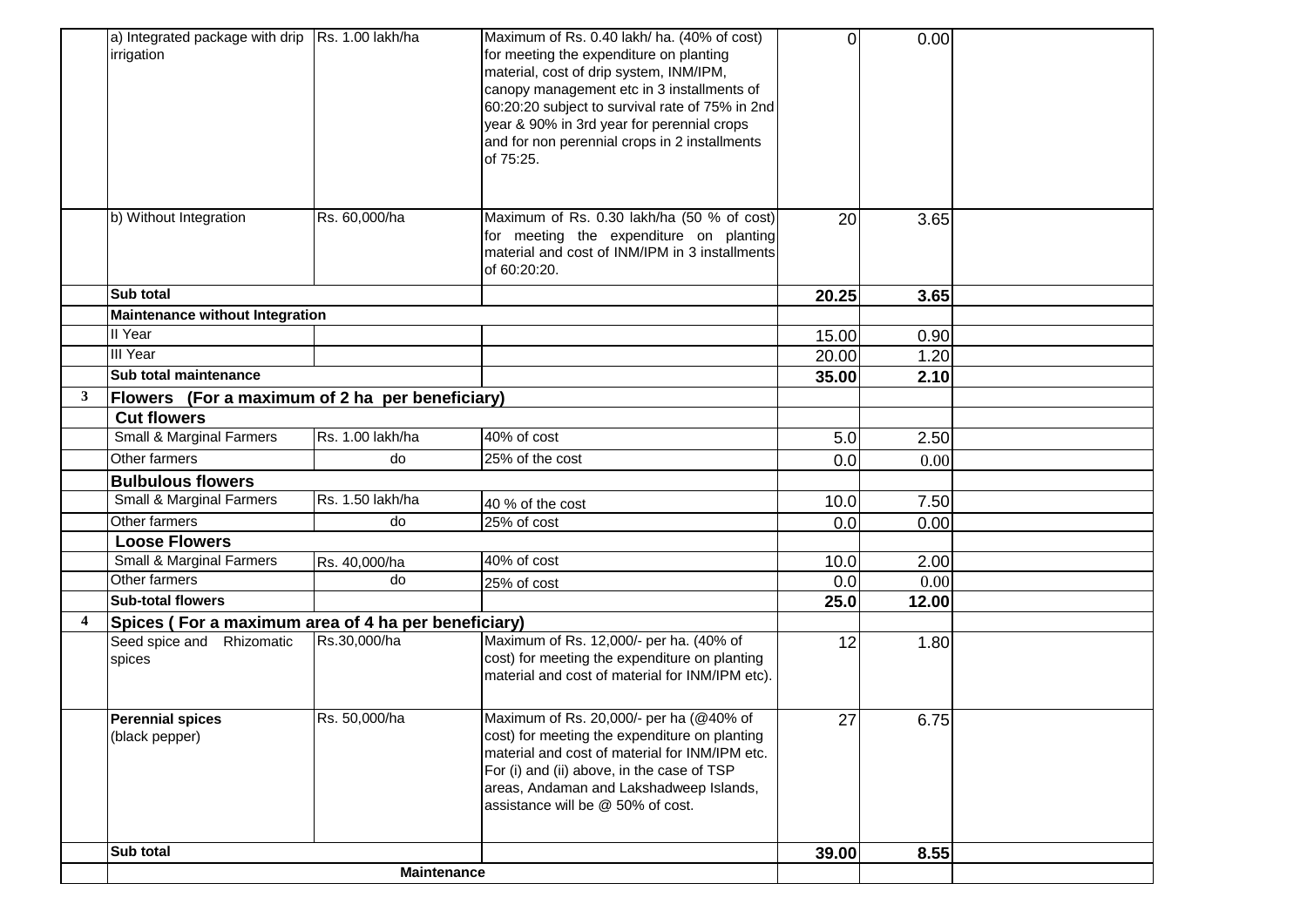|   | I Year                                                         | do                                   | do                                                                                                                                                                                                                                                                                                                                                                                                                                                  | 67.0   | 2.68  |                                                                                                              |
|---|----------------------------------------------------------------|--------------------------------------|-----------------------------------------------------------------------------------------------------------------------------------------------------------------------------------------------------------------------------------------------------------------------------------------------------------------------------------------------------------------------------------------------------------------------------------------------------|--------|-------|--------------------------------------------------------------------------------------------------------------|
|   | II Year                                                        | do                                   | do                                                                                                                                                                                                                                                                                                                                                                                                                                                  | 7.5    | 0.30  |                                                                                                              |
|   | Sub total maintenance                                          |                                      |                                                                                                                                                                                                                                                                                                                                                                                                                                                     | 75     | 2.98  |                                                                                                              |
|   | Plantation crops (For a maximum area of 4 ha per beneficiary)  |                                      |                                                                                                                                                                                                                                                                                                                                                                                                                                                     |        |       |                                                                                                              |
|   | <b>Cashew</b>                                                  |                                      |                                                                                                                                                                                                                                                                                                                                                                                                                                                     |        |       |                                                                                                              |
|   | a) Integrated package with Rs. 1.00 lakh/ha<br>drip irrigation |                                      | Rs. 0.40 lakh per ha (40% of cost) for meeting<br>the expenditure on planting material and cost<br>of material for drip system, INM/IPM etc) in 3<br>installments of 60:20:20 subject to survival<br>rate of 50% in second year and 90% in third<br>year.                                                                                                                                                                                           | 0      | 0.00  |                                                                                                              |
|   | b) Without integration                                         | Rs. 50,000/ha                        | Rs.0.20 lakh per ha (40 % of cost) for<br>meeting the expenditure on planting material<br>and cost of material for INM/IPM in 3<br>installments of 60:20:20 subject to survival<br>rate of 75% in second year and 90% in third<br>year for a maximum area of 4 ha per<br>beneficiary.<br>For (a) and<br>(b) above, in the case of TSP areas, Andaman<br>& Nicobar and Lakshadweep Islands<br>assistance will be @ 50% of cost in 3<br>installments. | 20     | 3.00  |                                                                                                              |
|   | Sub-total                                                      |                                      |                                                                                                                                                                                                                                                                                                                                                                                                                                                     | 20     | 3.00  |                                                                                                              |
|   |                                                                | Maintenance I year                   |                                                                                                                                                                                                                                                                                                                                                                                                                                                     |        |       |                                                                                                              |
|   | Cashew                                                         | Rs. 40,000ha                         | Maximum of Rs. 20,000/- per ha (50% of cost<br>for meeting the expenditure on planting<br>material and cost of material for INM/IPM etc)<br>in 3 installments of 60:20:20 subject to<br>survival rate of 75% in second year and 90%<br>in third year for a maximum area of 4 ha                                                                                                                                                                     | 20     | 0.80  |                                                                                                              |
|   | Sub total maintenance                                          |                                      |                                                                                                                                                                                                                                                                                                                                                                                                                                                     | 20     | 0.80  |                                                                                                              |
|   |                                                                | <b>Maintenance II Year</b>           |                                                                                                                                                                                                                                                                                                                                                                                                                                                     |        |       |                                                                                                              |
|   | Cashew                                                         | do                                   | do                                                                                                                                                                                                                                                                                                                                                                                                                                                  | 11.2   | 0.45  |                                                                                                              |
|   | Cocoa                                                          | do                                   | do                                                                                                                                                                                                                                                                                                                                                                                                                                                  | 0.0    | 0.00  |                                                                                                              |
|   | Sub-total                                                      |                                      |                                                                                                                                                                                                                                                                                                                                                                                                                                                     | 11.2   | 0.45  |                                                                                                              |
|   | <b>Grand Total Area Expansion</b>                              |                                      |                                                                                                                                                                                                                                                                                                                                                                                                                                                     | 164.25 | 49.30 |                                                                                                              |
|   | <b>Grand Total Maintenance</b>                                 |                                      |                                                                                                                                                                                                                                                                                                                                                                                                                                                     | 180.70 | 11.63 |                                                                                                              |
| 5 |                                                                | <b>Protected cultivation</b>         |                                                                                                                                                                                                                                                                                                                                                                                                                                                     |        |       |                                                                                                              |
|   | a) Green House structure                                       |                                      |                                                                                                                                                                                                                                                                                                                                                                                                                                                     |        |       |                                                                                                              |
|   | Fan & Pad system                                               | Rs. 1650/Sq.m (up<br>area 500 Sq. m) | to 50% of cost for a maximum area of 4000 sq.<br>m per beneficiary.                                                                                                                                                                                                                                                                                                                                                                                 | 1.00   |       | 82.50 Minutes of SLEC meeting to be<br>submitted along with details of<br>beneficiareis, locaiton,<br>etc to |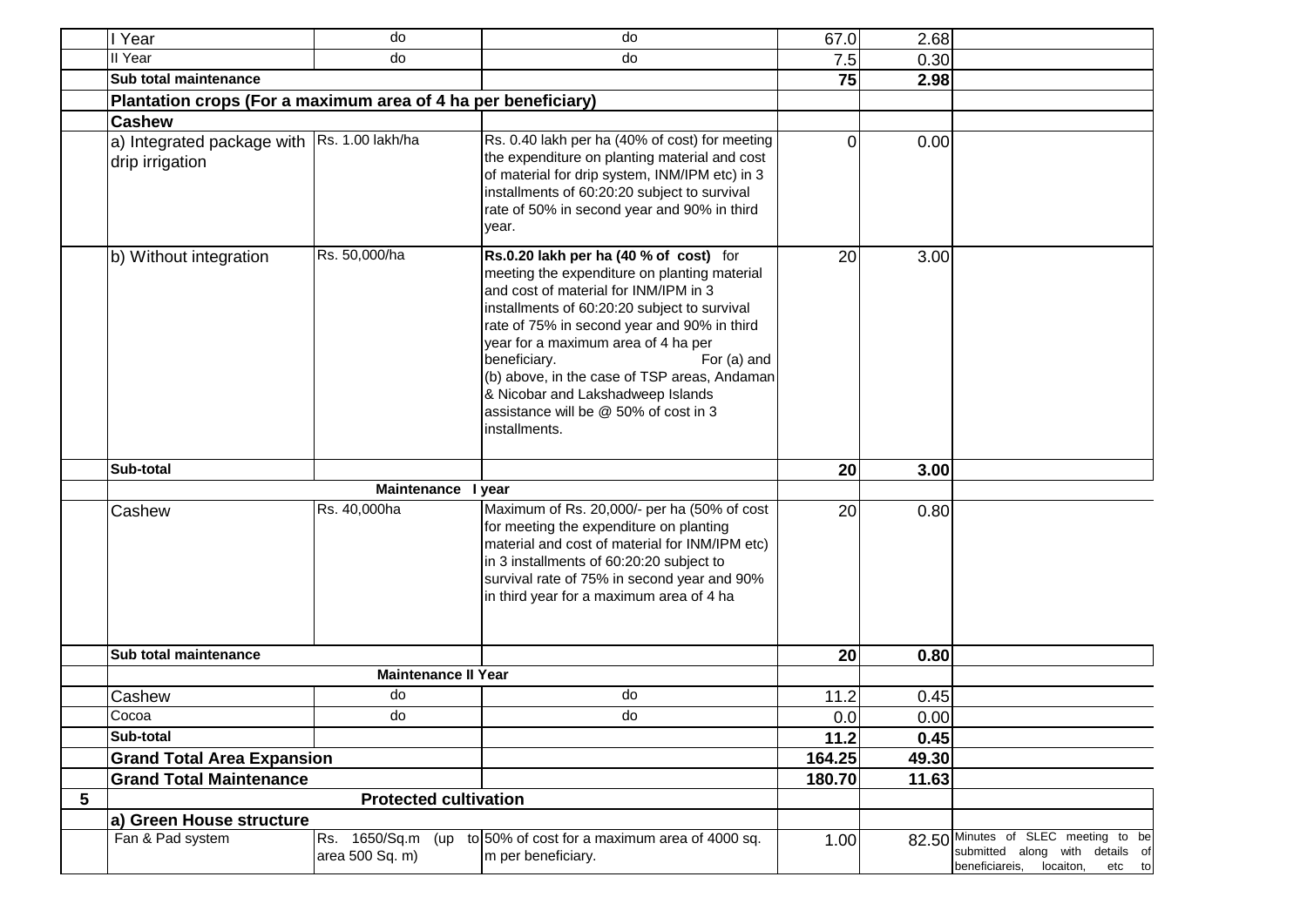|                | (b) Naturally ventilated system                                                                              |                                  |                                                                                                                                                                                                                                                                             |      |        |                              |
|----------------|--------------------------------------------------------------------------------------------------------------|----------------------------------|-----------------------------------------------------------------------------------------------------------------------------------------------------------------------------------------------------------------------------------------------------------------------------|------|--------|------------------------------|
|                | (i) Tubular structur                                                                                         | Rs.1060/Sq.m                     | 50% of the cost limited to 4000 Sq.m per<br>beneficiary.                                                                                                                                                                                                                    | 0.13 | 6.89   |                              |
|                | ii) Wooden structure                                                                                         | Rs. 540/Sq. m                    | 50% of the cost limited to 20 units (each unit<br>not to exceed 200 Sq.m per beneficiary).                                                                                                                                                                                  | 0.00 | 0.00   |                              |
|                | ii) Wooden structure                                                                                         | Rs. 621/Sq. m for hilly<br>areas | 50% of the cost limited to 20 units (each unit<br>not to exceed 200 Sq.m per beneficiary).                                                                                                                                                                                  | 0.10 | 3.11   |                              |
|                | iii) Bamboo structure                                                                                        | Rs. 450/Sq. m                    | 50% of the cost limited to 20 units (each unit<br>should not exceed 200 Sqm per beneficiary.                                                                                                                                                                                |      | 0.00   |                              |
|                | iii) Bamboo structure                                                                                        | Rs. 518/Sq. m for hilly<br>areas | 50% of the cost limited to 20 units (each unit<br>should not exceed 200 Sqm per beneficiary.                                                                                                                                                                                |      | 0.00   |                              |
|                | c) Plastic Mulching                                                                                          |                                  |                                                                                                                                                                                                                                                                             |      |        |                              |
|                | <b>Plastic Mulching</b>                                                                                      | Rs. 32,000/ha                    | 50% of the total cost limited to 2 ha per<br>beneficiary.                                                                                                                                                                                                                   | 0    | 0.00   |                              |
|                | <b>Plastic Mulching</b>                                                                                      | Rs. 36,800/ha for hilly<br>areas | 50% of the total cost limited to 2 ha per<br>beneficiary.                                                                                                                                                                                                                   | 5.2  | 0.96   |                              |
|                | f) Cost of planting material &<br>cultivation of high value<br>vegetables grown in poly<br>house             | Rs.140/Sq. m                     | 50% of cost limited to 4000 Sq.m per<br>beneficiary.                                                                                                                                                                                                                        | 0.50 | 3.50   |                              |
|                | g) Cost of planting material &<br>cultivation of Orchid &<br>Anthurium under poly<br>house/shade net house.  | Rs. 700/Sq.m                     | 50% of cost limited to 4000 Sq. m per<br>beneficiary.                                                                                                                                                                                                                       |      | 0.00   |                              |
|                | h) Cost of planting material &<br>cultivation of Carnation &<br>Gerbera under poly<br>house/shade net house. | Rs. 610/Sq.m                     | 50% of cost limited to 4000 Sq. m per<br>beneficiary.                                                                                                                                                                                                                       | 0.10 | 3.05   |                              |
|                | i) Cost of planting material &<br>cultivation of Rose and lilum<br>under poly house/shade net<br>house       | Rs. 426/Sq.m                     | 50% of cost limited to 4000 Sq. m per<br>beneficiary.                                                                                                                                                                                                                       |      | 0.00   |                              |
|                | Sub-total protected cultivation                                                                              |                                  |                                                                                                                                                                                                                                                                             | 7.03 | 100.00 |                              |
| $\overline{7}$ | <b>Adoption Organic Farming</b>                                                                              |                                  |                                                                                                                                                                                                                                                                             |      |        |                              |
|                | (i) Adoption of Organic Farming. Rs. 20,000/ha<br>1st Year (ha)                                              |                                  | 50% of cost limited to Rs.10000/ha for a<br>maximum area of 4 ha. per beneficiary,<br>spread over a period of 3 years involving an<br>assistance of Rs.4000/- in first year and<br>Rs.3000/- each in second & third year. The<br>programme to be linked with certification. | 50   |        | 2.00 Project to be submitted |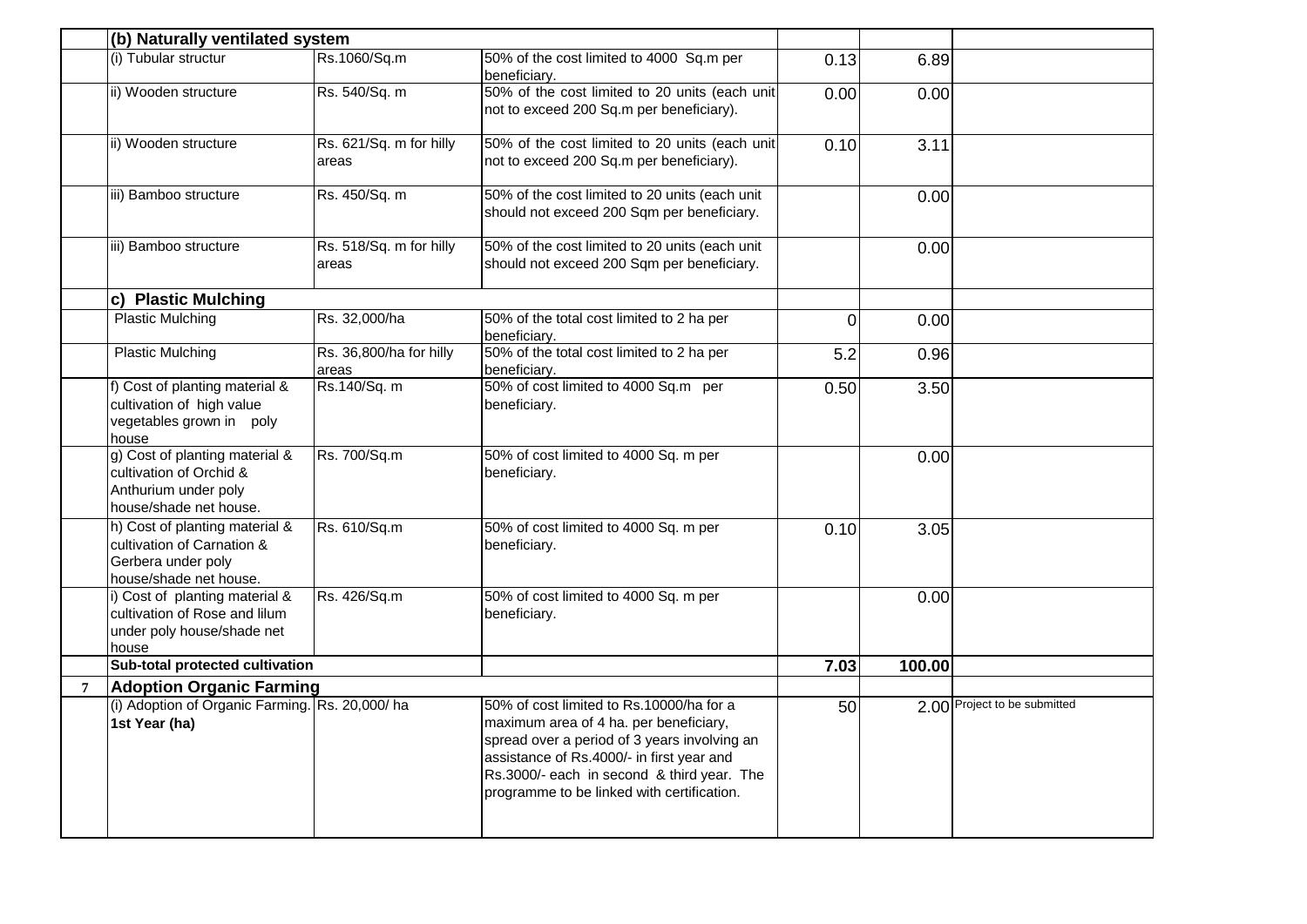|   | 2nd Year                                                                                     | Rs. 20,000/ha                 | 50% of cost limited to Rs.10000/ha for a<br>maximum area of 4 ha. per beneficiary,<br>spread over a period of 3 years involving an<br>assistance of Rs.4000/- in first year and<br>Rs.3000/- each in second & third year. The<br>programme to be linked with certification. |       | 0.00  |                              |
|---|----------------------------------------------------------------------------------------------|-------------------------------|-----------------------------------------------------------------------------------------------------------------------------------------------------------------------------------------------------------------------------------------------------------------------------|-------|-------|------------------------------|
|   | 3rd Year                                                                                     | Rs. 20,000/ha                 | 50% of cost limited to Rs.10000/ha for a<br>maximum area of 4 ha. per beneficiary,<br>spread over a period of 3 years involving an<br>assistance of Rs.4000/- in first year and<br>Rs.3000/- each in second & third year. The<br>programme to be linked with certification. | 50    | 1.50  |                              |
|   | (ii) Organic Certification (no)                                                              |                               |                                                                                                                                                                                                                                                                             |       |       |                              |
|   | 1st Year (ha)                                                                                | Project based                 | Rs. 5 lakh for a cluster of 50 ha which will<br>include Rs.1.50 lakh in first year, Rs. 1.50 lakh<br>in second year and Rs. 2.00 lakh in third year.                                                                                                                        | 3     |       | 3.50 Project to be submitted |
|   | Sub-total                                                                                    |                               |                                                                                                                                                                                                                                                                             | 50.00 | 7.00  |                              |
|   | <b>Certification for Good</b><br>Agricultural Practices (GAP),<br>Including infrastructure   | Rs. 10,000/ha                 | 50% of the cost for maximum of<br>4ha/beneficiary.                                                                                                                                                                                                                          |       | 0.00  |                              |
|   | <b>Centre of Excellence for</b><br>Horticulture                                              | Rs.1000.00 lakh/ centre       | 100% of cost to public sector. This can be<br>established through bi-lateral co-operation<br>also.                                                                                                                                                                          | 1     | 75.00 |                              |
| 8 | Pollination support through beekeeping                                                       |                               |                                                                                                                                                                                                                                                                             |       |       |                              |
|   | Production of nucleus stock<br>(Public sector)                                               | Rs. 20.00 lakh                | 100% of the cost.                                                                                                                                                                                                                                                           |       | 0.00  |                              |
|   | Production of bee colonies by Rs. 10.00 lakh<br>bee breeder                                  |                               | 40% of cost for producing min. of 2000<br>colonies / year                                                                                                                                                                                                                   |       | 0.00  |                              |
|   | Honey bee colony                                                                             | Rs.2000/colony of 8<br>frames | 40% of cost limited to 50 colonies /<br>beneficiary.                                                                                                                                                                                                                        | 500   | 4.00  |                              |
|   | <b>Hives</b>                                                                                 | Rs 2000/ per hive.            | 40% of cost limited to 50 colonies /<br>beneficiarv.                                                                                                                                                                                                                        | 500   | 4.00  |                              |
|   | Equipment including honey<br>extractor (4 frame), food grade<br>container (30 kg), net, etc. | Rs. 20,000/set                | 40% of the cost limited to one set per<br>beneficiary.                                                                                                                                                                                                                      | 25    | 2.00  |                              |
|   | Sub-total                                                                                    |                               |                                                                                                                                                                                                                                                                             | 500   | 10.00 |                              |
| 9 | <b>Horticulture Mechanization</b>                                                            |                               |                                                                                                                                                                                                                                                                             |       |       |                              |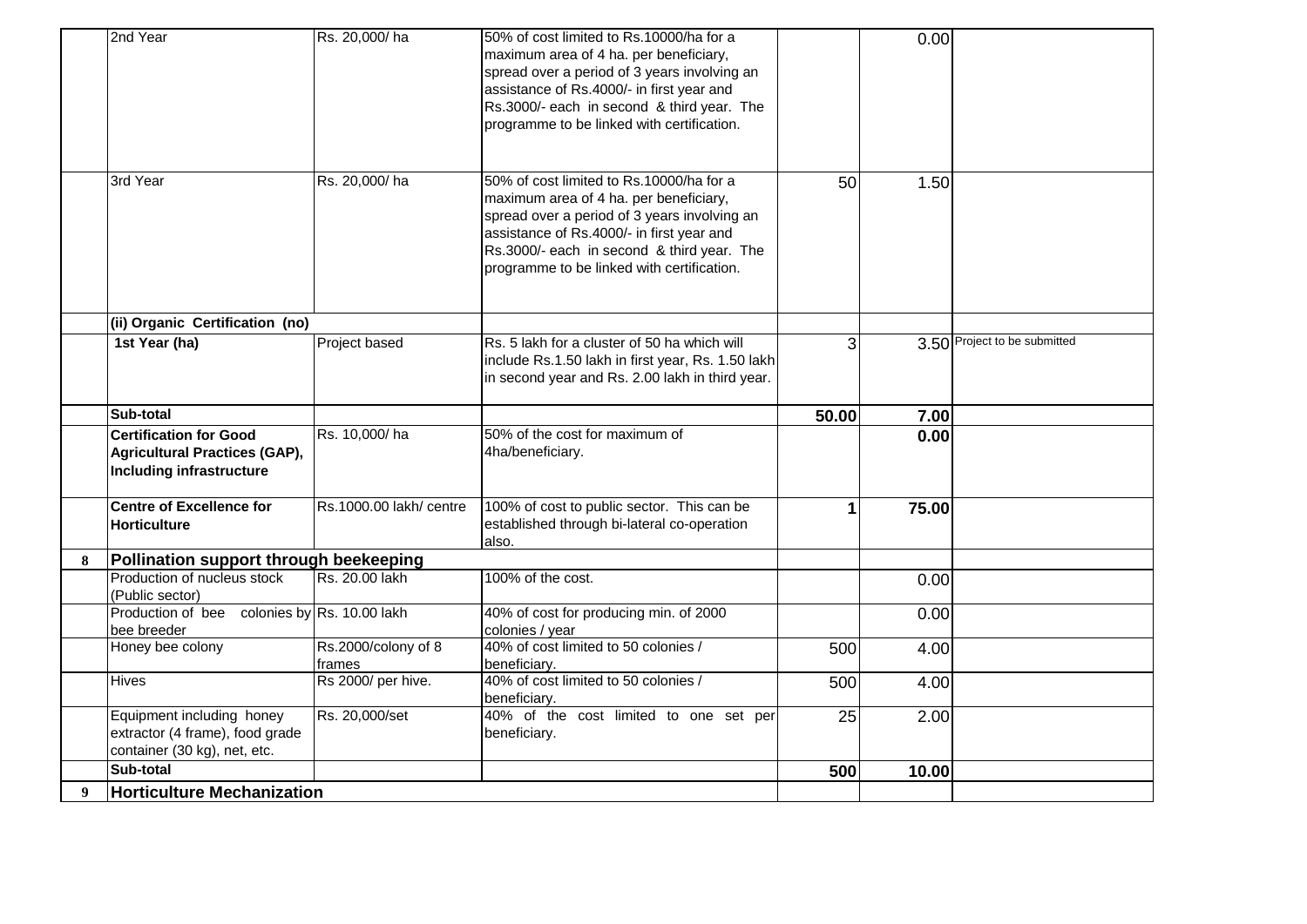|    | i) Tractor (upto 20 PTO HP)                                                                        | 3.00 lakh/unit                                             | 25% of cost, subject to a maximum of Rs.<br>0.75 lakh/unit for general category farmers,<br>and in the case if SC, ST, Small & Marginal<br>famers, women farmers and beneficiaries in<br>NE states, 35% of cost, subject to a maximum<br>of Rs. 1.00 lakh per unit. |                | 0.00 |                               |
|----|----------------------------------------------------------------------------------------------------|------------------------------------------------------------|---------------------------------------------------------------------------------------------------------------------------------------------------------------------------------------------------------------------------------------------------------------------|----------------|------|-------------------------------|
|    | ii) Power Tiller                                                                                   |                                                            |                                                                                                                                                                                                                                                                     |                |      |                               |
|    | a) Power tiller (below 8 BHP)                                                                      | 1.00 lakh per unit                                         | Subject to a maximum of Rs.0.40 lakh/unit for<br>general category farmers, and in the case if<br>SC, ST, Small & Marginal farmers, women<br>farmers and beneficiaries in NE states,<br>subject of a maximum of Rs. 0.50 lakh/unit.                                  | 8              | 3.20 |                               |
|    | b) Power tiller (8 BHP & above)                                                                    | 1.50 lakh per unit                                         | Subject to a maximum of Rs.0.60 lakh/unit for<br>general category farmers, and in the case if<br>SC, ST, Small & Marginal farmers, women<br>farmers and beneficiaries in NE states,<br>subject of a maximum of Rs. 0.75 lakh/unit.                                  |                | 0.00 |                               |
|    | Sub-total                                                                                          |                                                            |                                                                                                                                                                                                                                                                     | 8              | 3.20 |                               |
|    | <b>Technology Dissemination</b><br>through demonstration/ Front<br><b>Line Demonstration (FLD)</b> | Rs. 25.00 lakh                                             | 75 % of cost in farmers' field and 100% of<br>cost in farms belonging to Public Sector,<br>SAUs etc. No change                                                                                                                                                      |                |      | 10.00 Project to be submitted |
| 10 | Human Resource Development (HRD)                                                                   |                                                            |                                                                                                                                                                                                                                                                     |                |      |                               |
|    | HRD for Supervisors &<br>Entrepreneurs                                                             | Rs. 20.00 lakh / unit                                      | 100% of the cost in first year.<br>In subsequent<br>years, cost of infrastructure not to be claimed.                                                                                                                                                                |                | 0.00 |                               |
|    | <b>HRD</b> for Gardeners                                                                           | Rs. 15.00 lakh / unit                                      | 100% of the cost.                                                                                                                                                                                                                                                   |                | 0.00 |                               |
|    |                                                                                                    | <b>Training of farmers</b>                                 |                                                                                                                                                                                                                                                                     |                |      |                               |
|    | Within the State                                                                                   | Rs. 1000/day per farmer<br>including transport             | 100% of the cost.                                                                                                                                                                                                                                                   | $\overline{2}$ | 4.00 |                               |
|    | Outside the state                                                                                  | Project based as per<br>actual.                            | 100% of the cost.                                                                                                                                                                                                                                                   | $\overline{2}$ | 3.40 |                               |
|    |                                                                                                    | (e) Exposure visit of farmers                              |                                                                                                                                                                                                                                                                     |                |      |                               |
|    | Outside the State                                                                                  | Project based as per<br>actual.                            | 100% of the cost.                                                                                                                                                                                                                                                   | $\overline{2}$ |      | 2.00 Project to be submitted  |
|    | Outside India                                                                                      |                                                            | Rs. 4.00 lakh / participant   Project Based. 100% of air/rail travel cost.                                                                                                                                                                                          | 2.00           | 8.00 |                               |
|    |                                                                                                    |                                                            | Training / study tour of technical staff/ field functionaries                                                                                                                                                                                                       |                |      |                               |
|    | Within the State                                                                                   | Rs.300/day per<br>participant plus TA/DA,<br>as admissible | 100% of the cost.                                                                                                                                                                                                                                                   | 20             | 0.60 |                               |